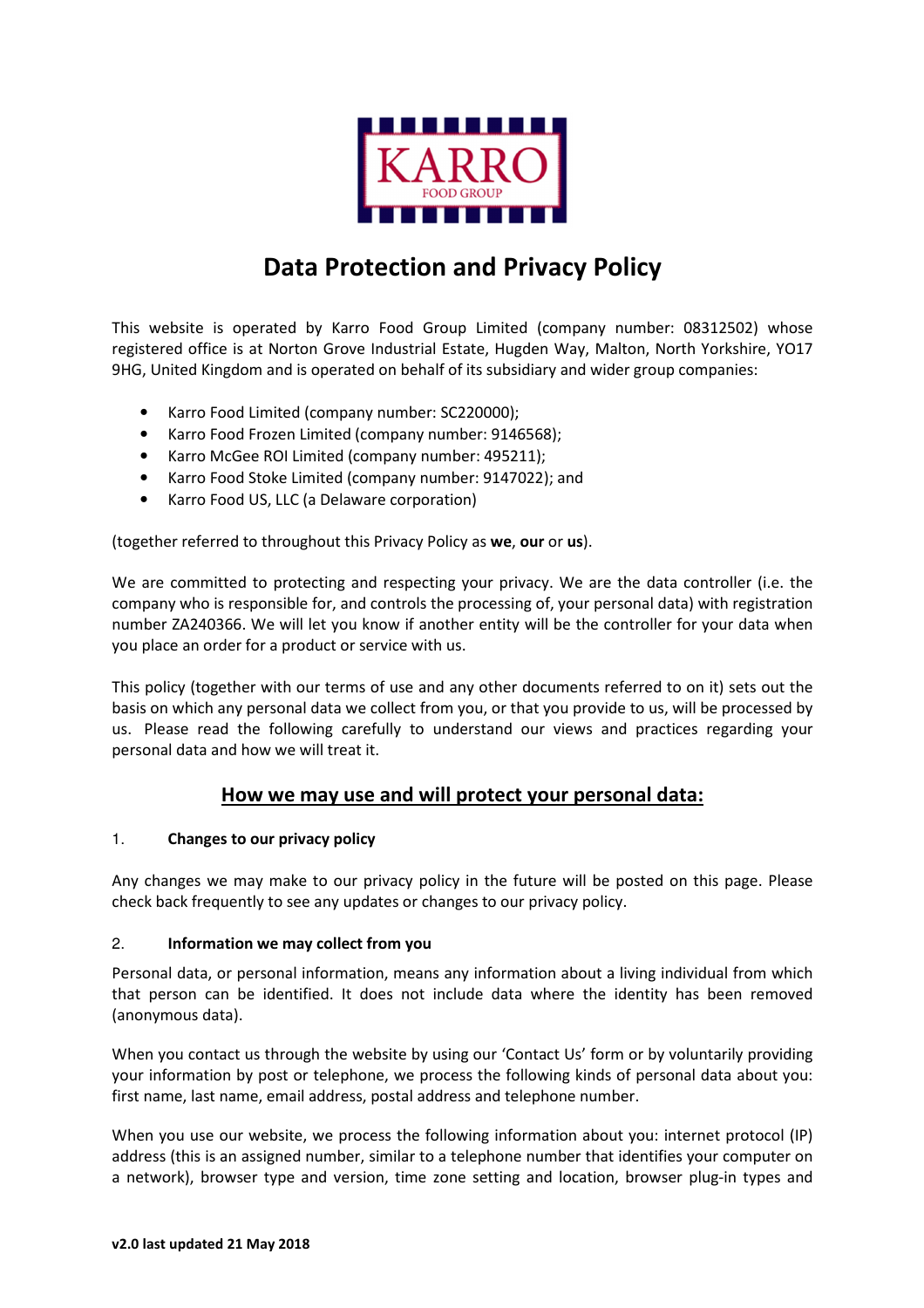versions, operating system and platform and other technology on the devices you use to access this website. We may also collect data that includes information about how you use our website.

We also collect, use and share 'Aggregated Data' such as statistical or demographic data for any purpose. Aggregated Data may be derived from your personal data but is not considered personal data in law as this data does not directly or indirectly reveal your identity. For example, we may aggregate the information we collect about how you use our website to calculate the percentage of users accessing a specific part of our website. However, if we combine or connect Aggregated Data with your personal data so that it can directly or indirectly identify you, we treat the combined data as personal data which will be used in accordance with this privacy policy.

We do not collect any 'Special Categories of Personal Data' about you (this includes details about your race or ethnicity, religious or philosophical beliefs, sex life, sexual orientation, political opinions, trade union membership, information about your health and genetic and biometric data). Nor do we collect any information about criminal convictions and offences.

### If you fail to provide personal data

Where we need to collect personal data by law, or under the terms of a contract we have with you and you fail to provide that data when requested, we may not be able to perform the contract we have or are trying to enter into with you. In this case, we may have to cancel the products or service you have with us but we will notify you if this is the case at the time.

#### 2. How is your personal data collected?

We use different methods to collect data from and about you including through:

- Direct interactions: You may give us your personal data by filling in the 'Contact Us' form on our website or by corresponding with us by post, phone, email or otherwise. This includes personal data you provide when you:
	- a) enquire about sales;
	- b) enquire about our products:
	- c) would like to know more about our farms; or
	- d) contact us for any other reason.
- Automated technologies or interactions: As you interact with our website, we may automatically collect data about your equipment, browsing actions and patterns. We collect this personal data by using cookies, server logs and other similar technologies. Please see our section on Cookies for further details.
- Third parties or publicly available sources: We may receive personal data about you from analytics providers such as Google based outside the EU.

Informing us of changes: It is important that the personal data we hold about you is accurate and current. Please keep us informed and contact us if your personal data changes during your relationship with us.

Information about other people: If you give us information on behalf of someone else, you confirm that the other person has appointed you to act on his/her behalf and has agreed that you can give consent on his/her behalf to the processing of his or her personal data and receive on his/her behalf any data protection notices.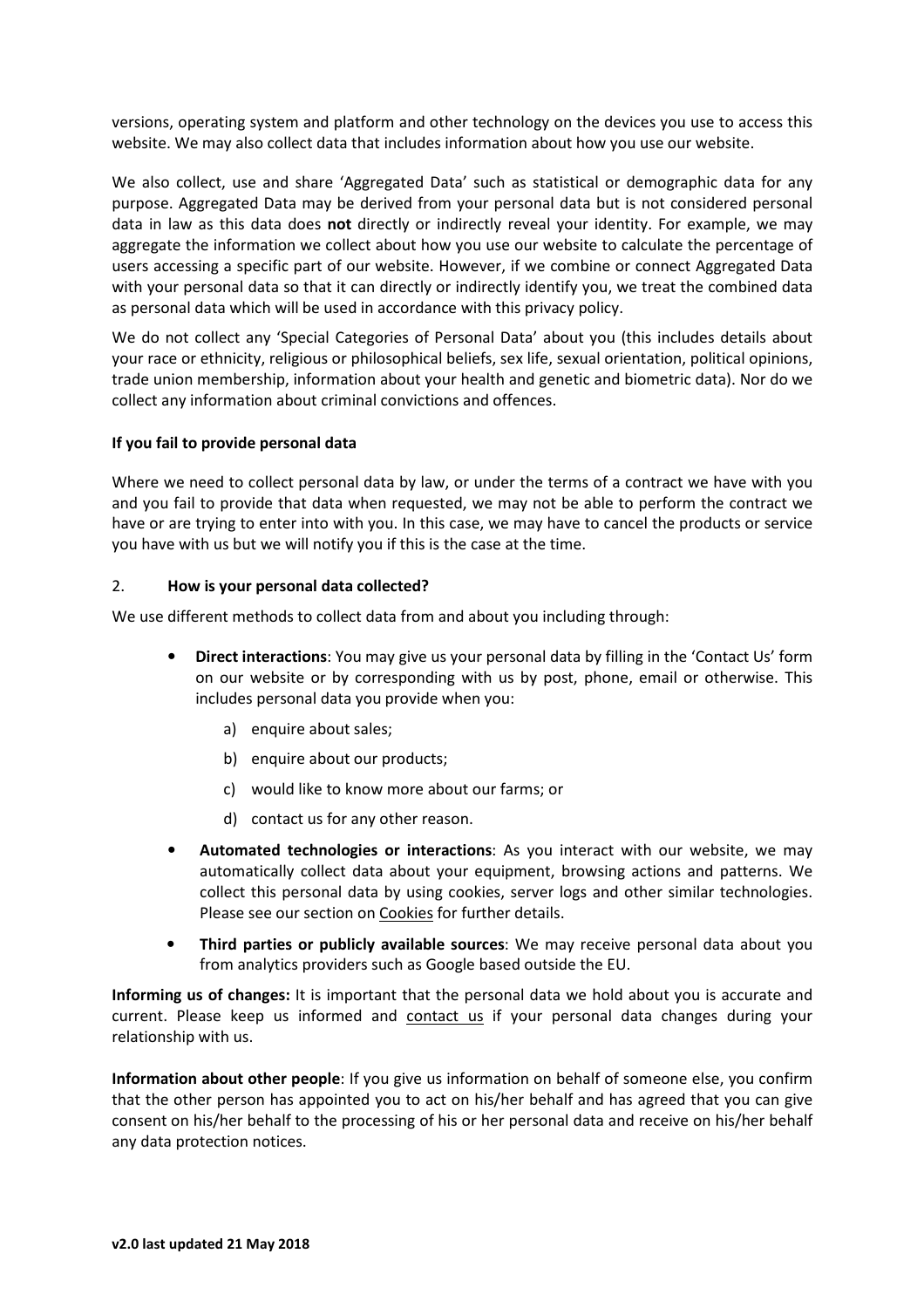Monitoring: We monitor emails for the purpose of quality assurance, training, fraud prevention and compliance.

# 3. Purposes for which we may use your personal data

We have set out below, in a table format, a description of all the ways we plan to use your personal data, and which of the legal bases we rely on to do so. We have also identified what our legitimate interests are where appropriate.

Note that we may process your personal data for more than one lawful ground depending on the specific purpose for which we are using your data. Please contact us if you need details about the specific legal ground we are relying on to process your personal data where more than one ground has been set out in the table below.

| <b>Purpose/Activity</b>                                                                                                                                                                                                                                                                        | <b>Type of data</b>                                                                                                                                                                       | Lawful basis for processing including<br>basis of legitimate interest                                                                                                                                                                   |
|------------------------------------------------------------------------------------------------------------------------------------------------------------------------------------------------------------------------------------------------------------------------------------------------|-------------------------------------------------------------------------------------------------------------------------------------------------------------------------------------------|-----------------------------------------------------------------------------------------------------------------------------------------------------------------------------------------------------------------------------------------|
| register you<br>To<br>as<br>a<br>new<br>customer                                                                                                                                                                                                                                               | (a)<br>First<br>last<br>name,<br>email<br>address,<br>name,<br>organisations<br>details,<br>address<br>postal<br>and<br>telephone number.                                                 | Performance of a contract with you                                                                                                                                                                                                      |
| register you as a new<br>To<br>supplier or business partner                                                                                                                                                                                                                                    | (a)<br>First<br>name,<br>last<br>email<br>address,<br>name,<br>organisations<br>details,<br>address<br>postal<br>and<br>telephone number.                                                 | Performance of a contract with you                                                                                                                                                                                                      |
| To process and deliver your<br>order including:<br>(a) Manage payments, fees and<br>charges<br>(b) Collect and recover money<br>owed to us                                                                                                                                                     | (a)<br>First<br>last<br>name,<br>email<br>address,<br>name,<br>organisations<br>details,<br>address<br>postal<br>and<br>telephone number.<br>(b) bank account and<br>payment card details | (a) Performance of a contract with you<br>(b) Necessary for our legitimate<br>interests (to recover debts due to us)                                                                                                                    |
| To manage our relationship<br>with you which will include:<br>(a) Notifying you about changes<br>to our terms or privacy policy<br>(b) Notifying about any changes<br>to products you have ordered /<br>delivery updates<br>(c) Asking you to leave feedback<br>about our products or services | (a)<br>First<br>name,<br>last<br>email<br>address,<br>name,<br>address<br>postal<br>and<br>telephone number.                                                                              | (a) Performance of a contract with you<br>(b) Necessary to comply with a legal<br>obligation<br>(c) Necessary for our<br>legitimate<br>interests (to keep our records updated<br>and to review feedback about our<br>products/services) |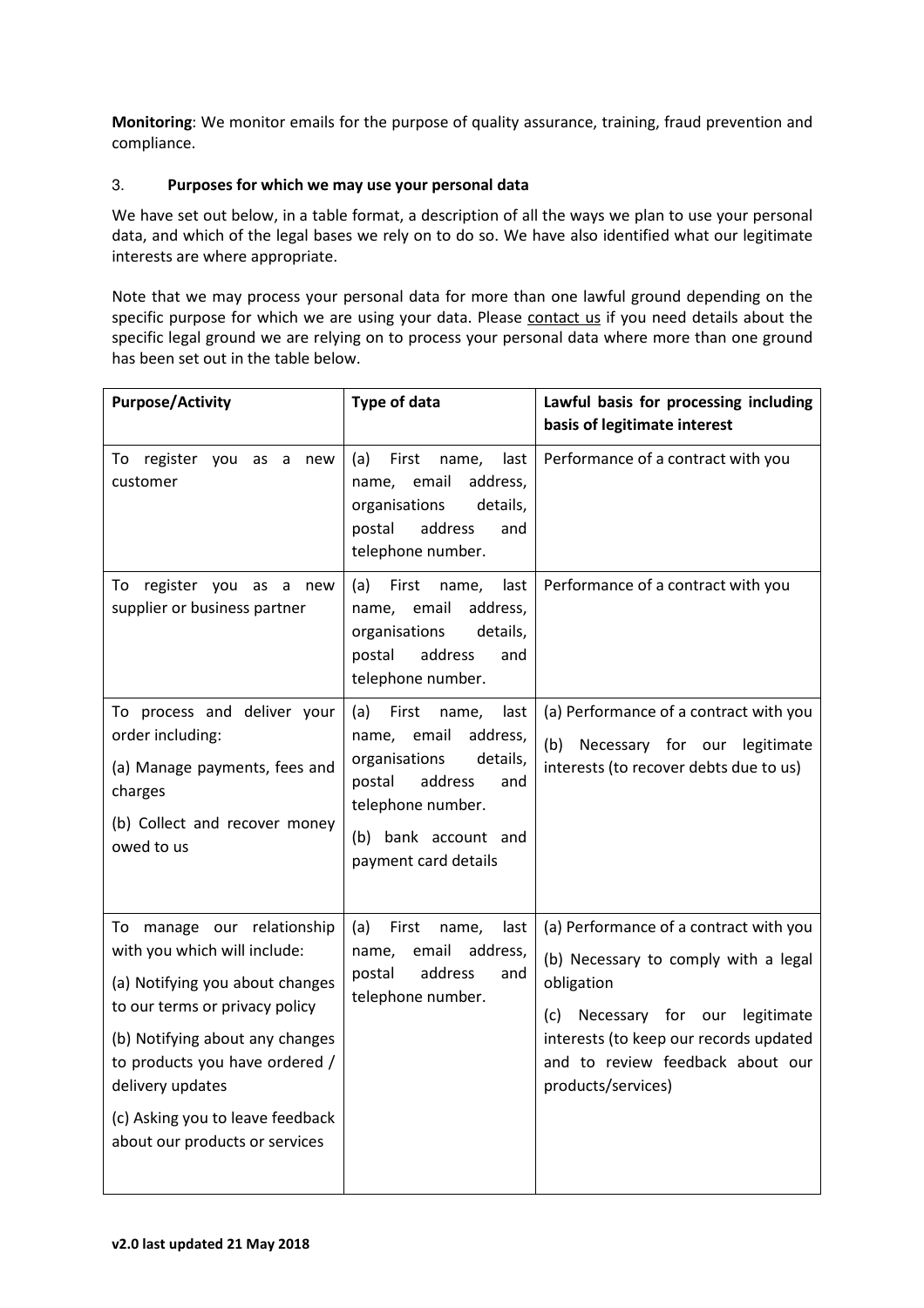| To administer and protect our<br>this website<br>business<br>and<br>(including troubleshooting, data<br>analysis, testing,<br>system<br>maintenance,<br>support,<br>reporting and hosting of data) | (a)<br>First<br>name, last<br>address,<br>name, email<br>details,<br>organisations<br>address<br>postal<br>and<br>telephone number.<br>(b) internet protocol (IP)<br>address, browser type<br>and version, time zone<br>setting<br>and<br>location,<br>browser plug-in types<br>and versions, operating<br>system and platform | (a) Necessary for our legitimate<br>interests (for running our business,<br>provision of administration and IT<br>services, network security, to prevent<br>fraud and in the context of a business<br>reorganisation or group restructuring<br>exercise)<br>(b) Necessary to comply with a legal<br>obligation |
|----------------------------------------------------------------------------------------------------------------------------------------------------------------------------------------------------|--------------------------------------------------------------------------------------------------------------------------------------------------------------------------------------------------------------------------------------------------------------------------------------------------------------------------------|----------------------------------------------------------------------------------------------------------------------------------------------------------------------------------------------------------------------------------------------------------------------------------------------------------------|
| data<br>analytics<br>To<br>to  <br>use<br>website,<br>improve<br>our<br>marketing,<br>products/services,<br>relationships<br>customer<br>and<br>experiences                                        | (a) internet protocol (IP)<br>address, browser type<br>and version, time zone<br>setting<br>and<br>location,<br>plug-in types<br>browser<br>and versions, operating<br>system and platform                                                                                                                                     | Necessary for our legitimate interests<br>(to define types of customers for our<br>products and services, to keep our<br>website updated and relevant, to<br>develop our business)                                                                                                                             |

Information we receive from other sources: We may combine this information with information you give to us and information we collect about you. We may us this information and the combined information for the purposes set out above (depending on the types of information we receive).

# Change of purpose

We will only use your personal data for the purposes for which we collected it, unless we reasonably consider that we need to use it for another reason and that reason is compatible with the original purpose. If you wish to get an explanation as to how the processing for the new purpose is compatible with the original purpose, please contact us.

If we need to use your personal data for an unrelated purpose, we will notify you and we will explain the legal basis which allows us to do so.

Please note that we may process your personal data without your knowledge or consent, in compliance with the above rules, where this is required or permitted by law.

### 4. Disclosure of your personal data

We may share your personal information with any member of our group, which means our subsidiaries, our ultimate holding company and its subsidiaries, as defined in section 1159 of the Companies Act 2006 (Group) in the EEA and USA.

We may share your information with selected third parties including:

- business partners, suppliers and sub-contractors for the performance of any contract we enter into with them or you;
- analytics and search engine providers that assist us in the improvement and optimisation of our website;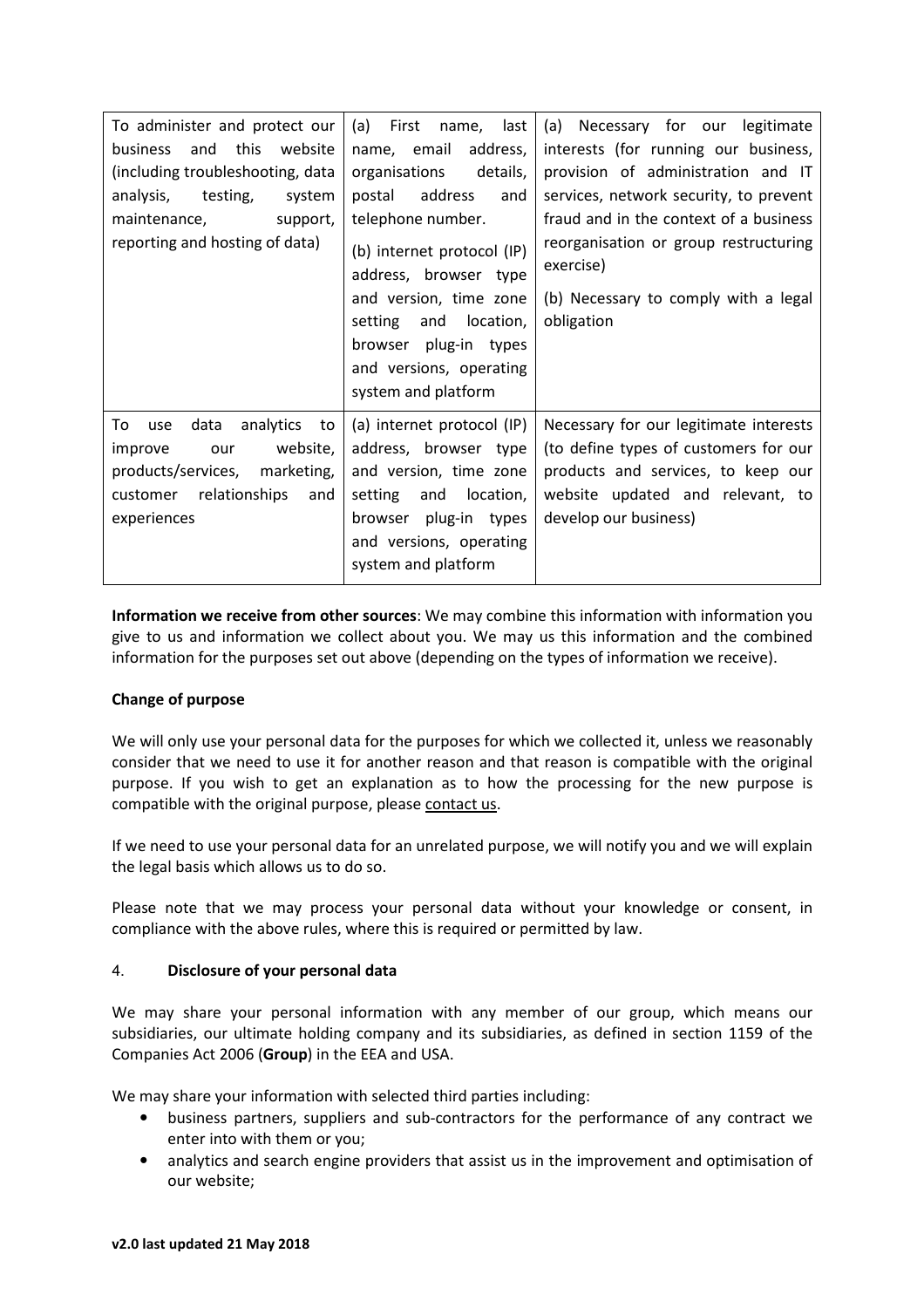- service providers acting as processors based in the EU, USA, Canada, Philippines, India, Israel who provide IT and system administration services;
- Professional advisers acting as processors or joint controllers including lawyers, bankers, auditors and insurers based in the UK and the USA who provide consultancy, banking, legal, insurance and accounting services; and
- HM Revenue & Customs, regulators and other authorities acting as processors or joint controllers based in the United Kingdom who require reporting of processing activities in certain circumstances.

We may disclose your personal information to third parties if we are under a duty to disclose or share your personal data in order to comply with any legal obligation, or in order to enforce or apply our terms of use and other agreements; or to protect the rights, property, or safety of our customers, or others. This includes exchanging information with other companies and organisations for the purposes of fraud protection and credit risk reduction.

We require all third parties to respect the security of your personal data and to treat it in accordance with the law. We do not allow our third-party service providers to use your personal data for their own purposes and only permit them to process your personal data for specified purposes and in accordance with our instructions.

# 5. Cookies

A cookie is a small text file which is placed onto your computer (or other electronic device) when you access our website.

We use cookies to better the users experience while visiting the website. Where applicable this website uses a cookie control system allowing the user on their first visit to the website to allow or disallow the use of cookies on their computer and/or device. This complies with recent legislation requirements for websites to obtain explicit consent from users before leaving behind or reading files such as cookies on a user's computer and/or device.

Cookies are small files saved to your computer's hard drive that track, save and store information about your interactions and usage of the website. This allows the website, through its server to provide the users with a tailored experience.

No cookies on this site are served or used by third parties. Karro Food Group do not use intrusive cookies, spyware, such as web bugs or hidden identifiers or other similar devices to gain access to information, store hidden information or to trace activities of users.

This website uses tracking software to monitor its visitors to better understand how they use it. This software is provided by Google Analytics which uses cookies to track visitor usage. The software will save a cookie to your computer's hard drive in order to track and monitor your engagement and usage of the website, but will not store, save or collect personal information. You can read Google's privacy policy here for further information http://www.google.com/privacy.html.

### How to turn off cookies

If you do not want to accept cookies, you can change your browser settings so that cookies are not accepted. If you do this, please be aware that you may lose some of the functionality of this website. For further information about cookies and how to disable them please go to: www.allaboutcookies.org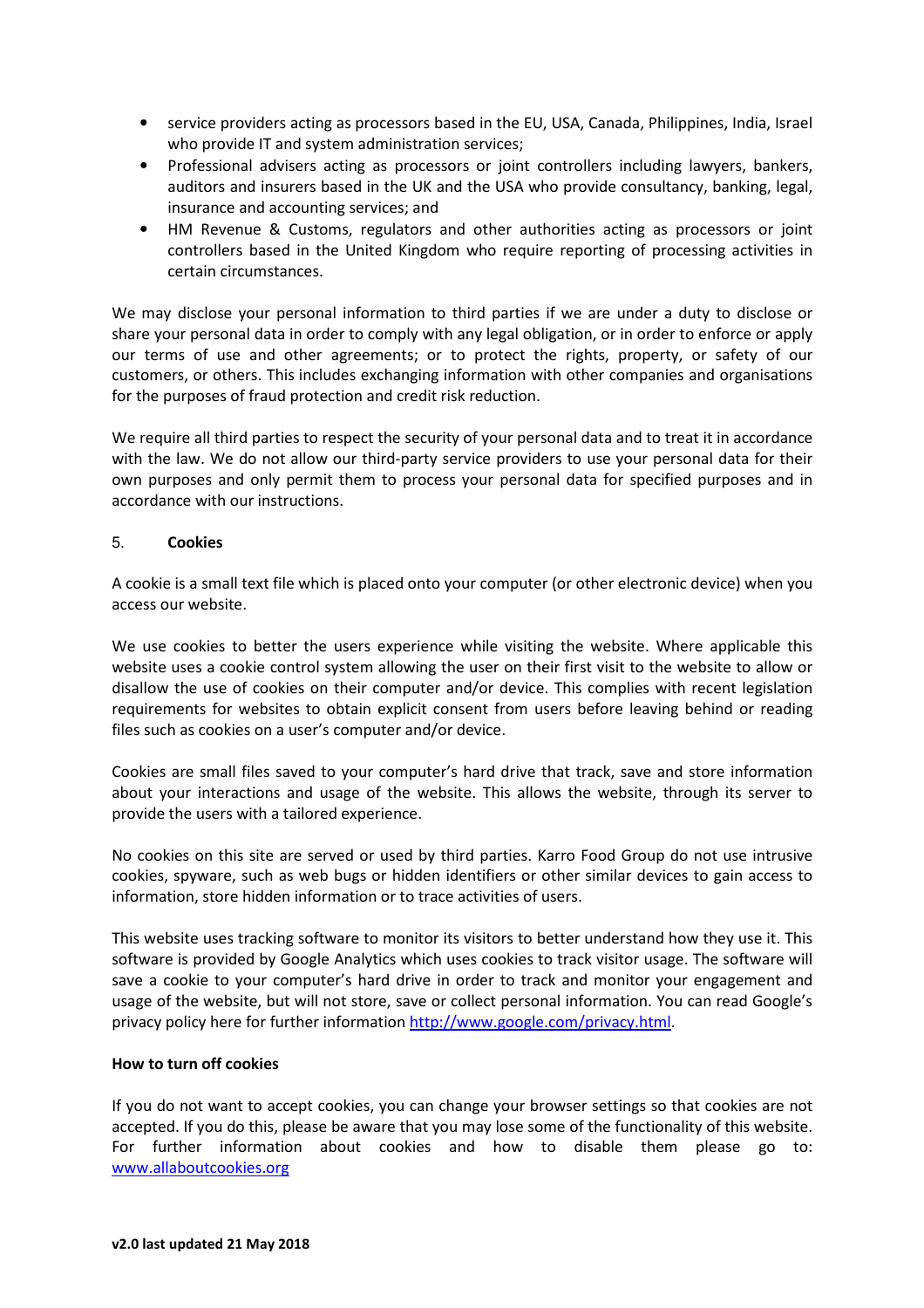# 6. International Transfers

We share your personal data within our Group. This may involve transferring your data outside the European Economic Area (EEA).

Some of our external third parties are based outside the EEA so their processing of your personal data may involve a transfer of data outside the EEA.

Whenever we transfer your personal data out of the EEA, we ensure a similar degree of protection is afforded to it by ensuring at least one of the following safeguards is implemented:

- We will only transfer your personal data to countries that have been deemed to provide an adequate level of protection for personal data by the European Commission.
- Where we use certain service providers, we may use specific contracts approved by the European Commission which give personal data the same protection it has in Europe.
- Where we use providers based in the US, we may transfer data to them if they are part of the Privacy Shield which requires them to provide similar protection to personal data shared between the Europe and the US.

Please contact us if you want further information on the specific mechanism used by us when transferring your personal data out of the EEA.

### 7. Security

We have put in place appropriate security measures to prevent your personal data from being accidentally lost, used or accessed in an unauthorised way, altered or disclosed. However, the transmission of information via the internet is not completely secure. We have put in place procedures to deal with any suspected personal data breach and will notify you and any applicable regulator of a breach where we are legally required to do so.

### 8. Data Retention

We will only retain your personal data for as long as necessary to fulfil the purposes we collected it for, including for the purposes of satisfying any legal, accounting, or reporting requirements.

To determine the appropriate retention period for personal data, we consider the amount, nature, and sensitivity of the personal data, the potential risk of harm from unauthorised use or disclosure of your personal data, the purposes for which we process your personal data and whether we can achieve those purposes through other means, and the applicable legal requirements.

By law we have to keep basic information about our customers, suppliers and/or business partners for seven years after they cease being customers for tax purposes.

In some circumstances you can ask us to delete your data: see Your Rights below for further information.

In some circumstances we may anonymise your personal data (so that it can no longer be associated with you) for research or statistical purposes in which case we may use this information indefinitely without further notice to you.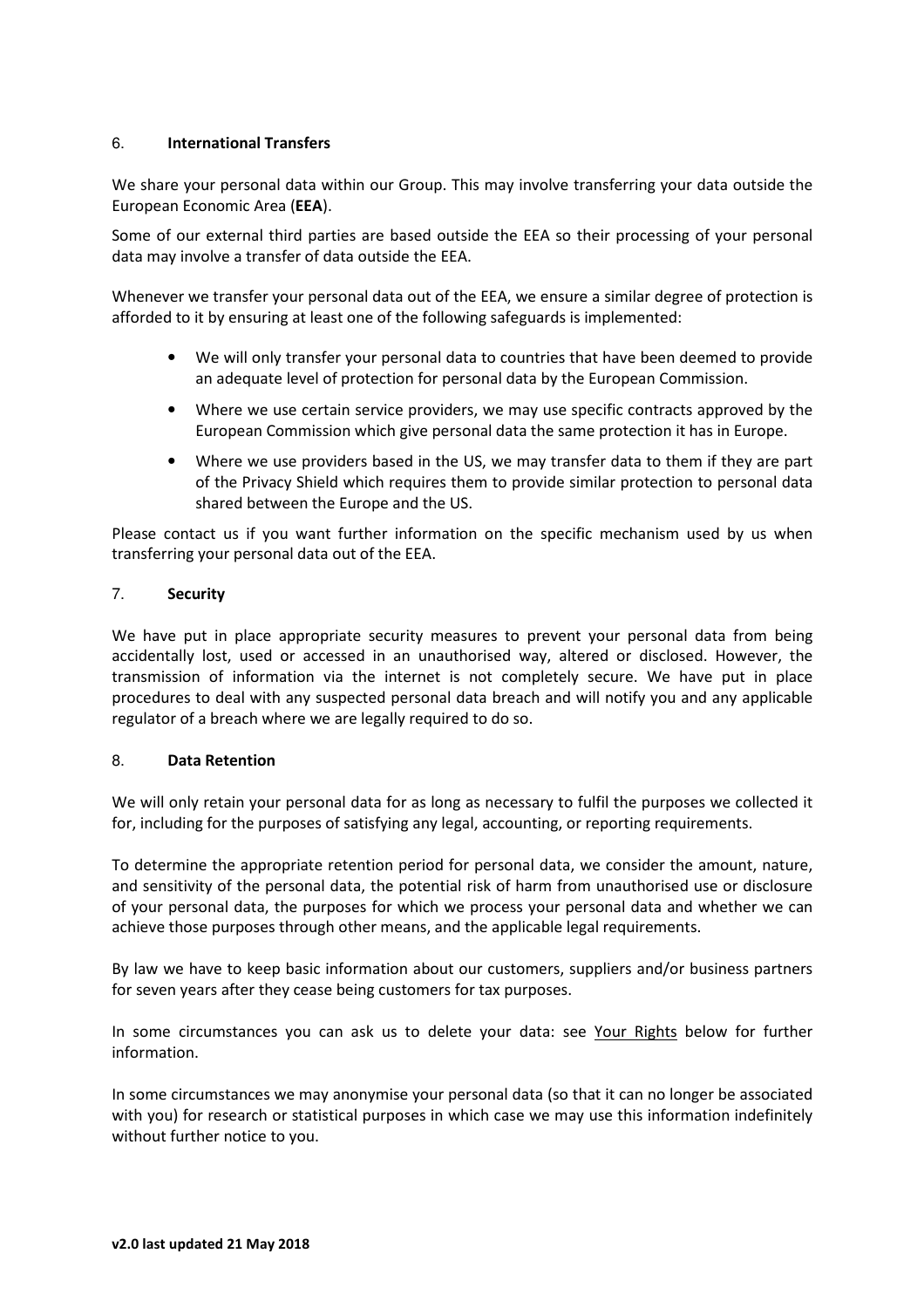### 9. Third Party Links

Our website may, from time to time, contain links to and from the websites of our partner networks and affiliates. If you follow a link to any of these websites, please note that these websites have their own privacy policies and that we do not accept any responsibility or liability for these policies. Please check these policies before you submit any personal data to these websites.

#### 10. Your Rights

You have the right to:

Request access to your personal data (commonly known as a "data subject access request"). This enables you to receive a copy of the personal data we hold about you and to check that we are lawfully processing it.

Request correction of the personal data that we hold about you. This enables you to have any incomplete or inaccurate data we hold about you corrected, though we may need to verify the accuracy of the new data you provide to us.

Request erasure of your personal data. This enables you to ask us to delete or remove personal data where there is no good reason for us continuing to process it. You also have the right to ask us to delete or remove your personal data where you have successfully exercised your right to object to processing (see below), where we may have processed your information unlawfully or where we are required to erase your personal data to comply with local law. Note, however, that we may not always be able to comply with your request of erasure for specific legal reasons which will be notified to you, if applicable, at the time of your request.

Object to processing of your personal data where we are relying on a legitimate interest (or those of a third party) and there is something about your particular situation which makes you want to object to processing on this ground as you feel it impacts on your fundamental rights and freedoms. You also have the right to object where we are processing your personal data for direct marketing purposes. In some cases, we may demonstrate that we have compelling legitimate grounds to process your information which override your rights and freedoms.

Request restriction of processing of your personal data. This enables you to ask us to suspend the processing of your personal data in the following scenarios: (a) if you want us to establish the data's accuracy; (b) where our use of the data is unlawful but you do not want us to erase it; (c) where you need us to hold the data even if we no longer require it as you need it to establish, exercise or defend legal claims; or (d) you have objected to our use of your data but we need to verify whether we have overriding legitimate grounds to use it.

Request the transfer of your personal data to you or to a third party. We will provide to you, or a third party you have chosen, your personal data in a structured, commonly used, machine-readable format. Note that this right only applies to automated information which you initially provided consent for us to use or where we used the information to perform a contract with you.

Withdraw consent at any time where we are relying on consent to process your personal data. However, this will not affect the lawfulness of any processing carried out before you withdraw your consent. If you withdraw your consent, we may not be able to provide certain products or services to you. We will advise you if this is the case at the time you withdraw your consent.